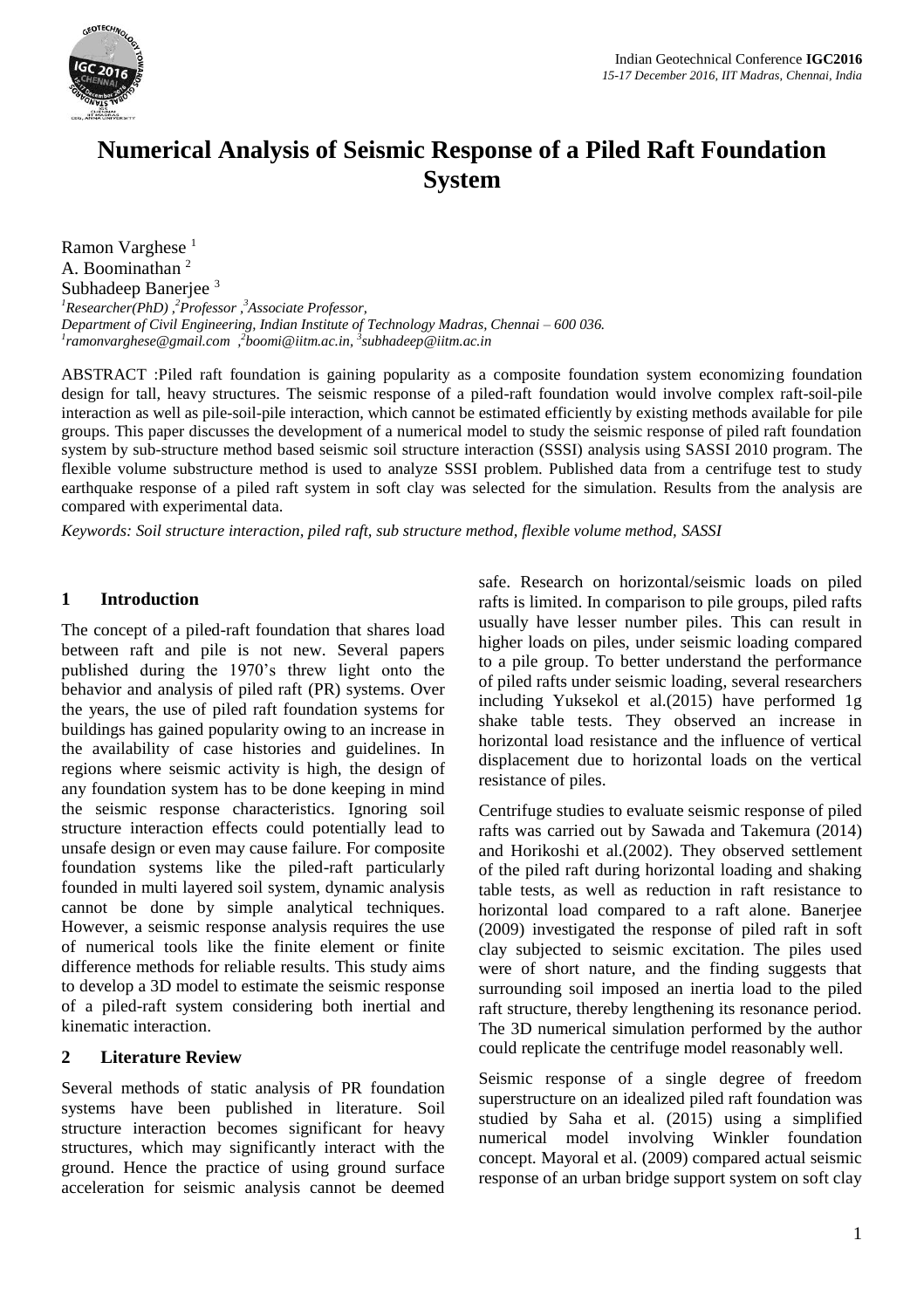with computed results using SASSI 2000 program by flexible volume method.

A review of literature suggest that there is limited understanding of the seismic behavior of piled raft foundation systems. Given the capabilities of modern computational facilities, it is feasible to study the seismic response of piled-raft systems using numerical simulations. The present study was aimed at developing a numerical model for a substructure based seismic analysis of a piled raft foundation system using SASSI 2010.

# **3 Details of Piled Raft System**

Experimental data from the centrifuge study on seismic response of a piled raft foundation in system, in soft clay by Banerjee (2009) was chosen for the numerical simulation. The PR foundation considered for modelling in the present study has a raft dimension of 12.5mx7.5mx0.5m, and four piles with diameter 0.9m and length of 13m. These prototype dimensions were modelled in the centrifuge test using a rigid steel plate of 25cmx15cmx1cm and the four solid steel piles of 1.8cm diameter and 26 cm long with the test being performed at 50g. The vertical load applied on the raft in prototype scale, would be 605 tonnes.

# **4 Flexible Volume Substructure Method**

The flexible volume sub-structuring method is based on the concept of partitioning the total soil structure system into three substructures (SASSI 2010) as presented in Fig. 1.The first sub-structure consists of free field site, second substructure consists of excavated soil volume, and third sub-structure consists of structure, of which the foundation represents excavated soil volume.

The three substructures together form the soil structure interaction system. The flexible volume method considers interaction between free field site and excavated soil volume at the boundary as well as within the excavated soil volume. The sub-structuring in the SASSI code is formulated using the complex response method and finite element technique. Free field soil is modelled using horizontal layers of viscoelastic material, resting on a viscoelastic half space. Both horizontal layering and viscoelastic material property are inherent limitations of the SASSI code. It should also be noted that analysis in frequency domain is several times faster than an analysis using the direct method.

### **5 Description of Numerical Model**

# **5.1 Foundation**

The raft is modelled using 4 noded brick elements with stiffness property similar to that of steel used in the experiment. Material properties of structural elements used in the analysis for the PR system is presented in Table 1.The load of 605tonnes was applied uniformly on the top surface of the raft. There are several techniques of modelling piles including the use of beam elements, volume elements and inter-pile elements available in the SASSI finite element library. Beams could be used for modelling piles owing to their flexural characteristics, however due to their inability to simulate actual soil resistance the model is predicted to be less accurate. Nakaia et al. (2004) suggests that beam elements modelling underestimates impedance functions and over estimates foundation input motions.

Table 1: Material properties used for structural elements

| Component | Modulus of<br>Elasticity<br>(GPa) | Poisson's<br>Ratio | Unit<br>Weight<br>$(kN/m^3)$ |
|-----------|-----------------------------------|--------------------|------------------------------|
| Raft      | 32.0                              | 0.25               | 78.5                         |
| Pile      | 32.0                              | 0.25               | 78.5                         |







Figure 2: Finite element mesh of the piled raft foundation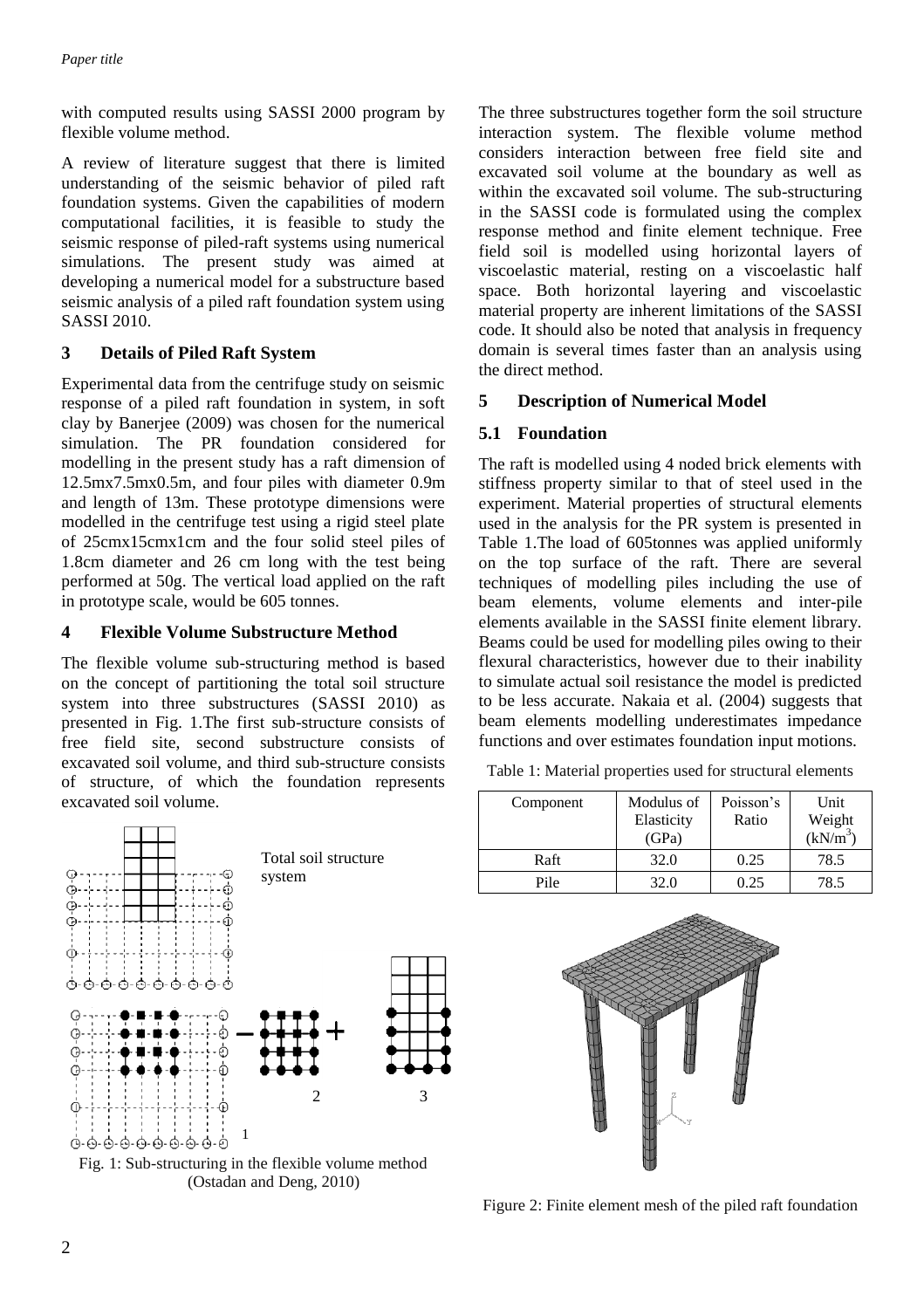In the present study, piles in the piled raft system were modelled using brick elements. Flexural rigidity of the prototype pile dimension is  $10308351$  kN-m<sup>2</sup> (Banerjee, 2009). The modulus of elasticity of pile was then back calculated using the flexural rigidity and moment of inertia of the pile section. Fig. 2 shows the finite element mesh of the piled raft system with both raft piles modelled using four noded brick elements. The total number of interacting nodes in the model was 1550.

### **5.2 Soil Properties**

The modelling of sol layers using viscoelastic layers makes it a linear model, which cannot predict the cyclic changes in dynamic soil properties. In order to account for modulus reduction and damping increase, due to shear strain developed as the shear wave propagates, an equivalent linear ground response analysis is first performed using the program SHAKE 2010.The soft kaolin clay used in the laminar shear box for the centrifuge test, had a bulk unit weight of 16kN/m<sup>3</sup> , water content of 66%, liquid limit of 80% and plastic limit of 35%.Initial modulus and damping values is taken from the results of dynamic tests on the kaolin clay as reported in Banerjee (2009). The variation of Gmax with depth (or mean effective stress, $p'$ ) was calculated based on equation (1), suggested by Banerjee, 2009. The resulting s-wave velocity,  $V_s$ , p-wave velocity,  $V_p$  and damping ratio, ξ for each layer are then used in the SASSI analysis.

$$
G_{max} = 2060p'^{0.653} \tag{1}
$$

|  | Table 2: Dynamic soil properties used in the analysis |  |  |
|--|-------------------------------------------------------|--|--|
|  |                                                       |  |  |
|  |                                                       |  |  |

| Layer<br>no.   | Thickness<br>(m) | $V_s$ (m/s) | $V_p(m/s)$ | ξ     |
|----------------|------------------|-------------|------------|-------|
| 1              | 0.5              | 45.71       | 76.56      | 0.001 |
| 2              | 1                | 64.53       | 108.08     | 0.006 |
| 3              | 1                | 75.30       | 126.12     | 0.009 |
| $\overline{4}$ | 1                | 83.53       | 139.90     | 0.011 |
| 5              | 1                | 90.19       | 151.06     | 0.012 |
| 6              | 1                | 95.83       | 160.50     | 0.013 |
| 7              | 1                | 100.84      | 168.89     | 0.013 |
| 8              | 1                | 105.40      | 176.53     | 0.013 |
| 9              | 1                | 109.60      | 183.56     | 0.014 |
| 10             | 1                | 113.51      | 190.11     | 0.014 |
| 11             | 1                | 117.19      | 196.28     | 0.014 |
| 12             | 1                | 120.68      | 202.12     | 0.014 |
| 13             | 1                | 124.00      | 207.68     | 0.014 |
| 14             | 1                | 127.17      | 212.99     | 0.014 |
| 15             | 0.5              | 124.94      | 201.86     | 0.056 |

The dynamic soil properties obtained from ground response analysis for the earthquake motion is presented in Table 2. In short, non-linearity of soil is accounted for, partially by using soil properties that

that will result after a seismic event. A total of 15 soil layers were defined in addition to the half-space below the 15<sup>th</sup> layer. Viscous boundary developed by Lysmer and Kuhlemeyer (1969) is used in the SASSI program.

#### **5.3 Input Motion**

The earthquake motion used in the centrifuge test as reported in Banerjee (2009) was used in the present study. The time history of acceleration was synthetically developed using typical response spectra of Sumatran earthquakes measured at rock sites in Singapore. The input motion time history with peak ground acceleration (PGA) of 0.053g is presented in Fig 3(a) along with its Fourier spectrum in Fig. 3(b). The earthquake has typical characteristics of far field events including long periods and long durations.

#### **6 Results and Discussion**

The results extracted from the program after analysis presented in this paper includes time history acceleration and response spectrum at the top of raft. The time history of acceleration obtained at the top of raft, along with time history obtained from the centrifuge test and presented in Fig. 4. The peak acceleration value recorded at the top of raft in the centrifuge test was  $0.69 \text{ m/s}^2$  while the simulation produced a peak acceleration of 0.57 m/s<sup>2</sup>.





Fig. 3: (a) Time history of acceleration and (b) Fourier amplitude spectrum of input motion